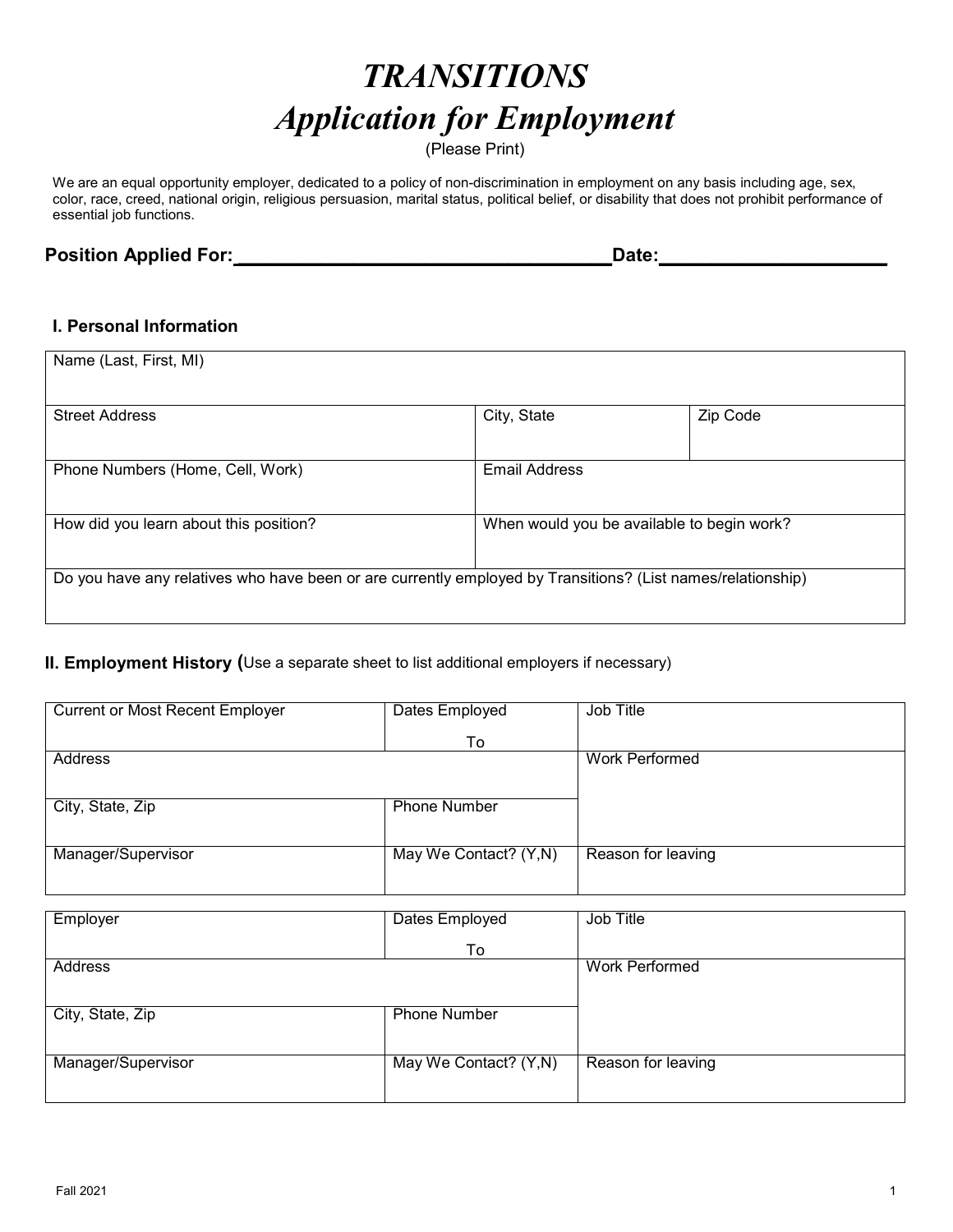| Employer           | Dates Employed        | Job Title             |
|--------------------|-----------------------|-----------------------|
|                    | To                    |                       |
| <b>Address</b>     |                       | <b>Work Performed</b> |
|                    |                       |                       |
| City, State, Zip   | <b>Phone Number</b>   |                       |
|                    |                       |                       |
| Manager/Supervisor | May We Contact? (Y,N) | Reason for leaving    |
|                    |                       |                       |

**III. Job-Related Skills Inventory** Check all skills or training that you have in the following areas:

| $\square$ Typing WPM                           | Microsoft Word<br>□                                  | □ Building Maintenance                    | $\Box$ Case Management    |
|------------------------------------------------|------------------------------------------------------|-------------------------------------------|---------------------------|
| $\Box$ Accounting                              | Excel                                                | □ Groundskeeper                           | □ Supervisory skills      |
| $\Box$ Ten-Key                                 | Power Point                                          | $\Box$<br>Languages                       | □ Group Facilitation      |
| $\Box$ Billing                                 | Access                                               | $\Box$ Supervisory skills                 | □ Database Administration |
| $\Box$ Reception                               | <b>Multi-line Phones</b>                             | □ HMIS Data Collection                    | □ Customer Service        |
| □ Lived Experience With<br><b>Homelessness</b> | <b>Lived Experience With</b><br>0<br>Substance Abuse | □ Lived Experience With<br>Mental Illness |                           |

Other Training: Please list any other skills, training, or courses which may apply to the position you're applying for:

# **IV. Educational History**

| <b>Name of School</b> | <b>City/State</b> | <b>Years</b><br><b>Completed</b> | Degree/Diploma<br>Received |
|-----------------------|-------------------|----------------------------------|----------------------------|
|                       |                   |                                  |                            |
|                       |                   |                                  |                            |
|                       |                   |                                  |                            |

# **V. Licenses, Certification, Permits (Please Enter up to Three)**

| <b>License/Certification</b> | <b>State</b> | <b>License Number</b> | <b>License Expires</b> |
|------------------------------|--------------|-----------------------|------------------------|
|                              |              |                       |                        |
|                              |              |                       |                        |
|                              |              |                       |                        |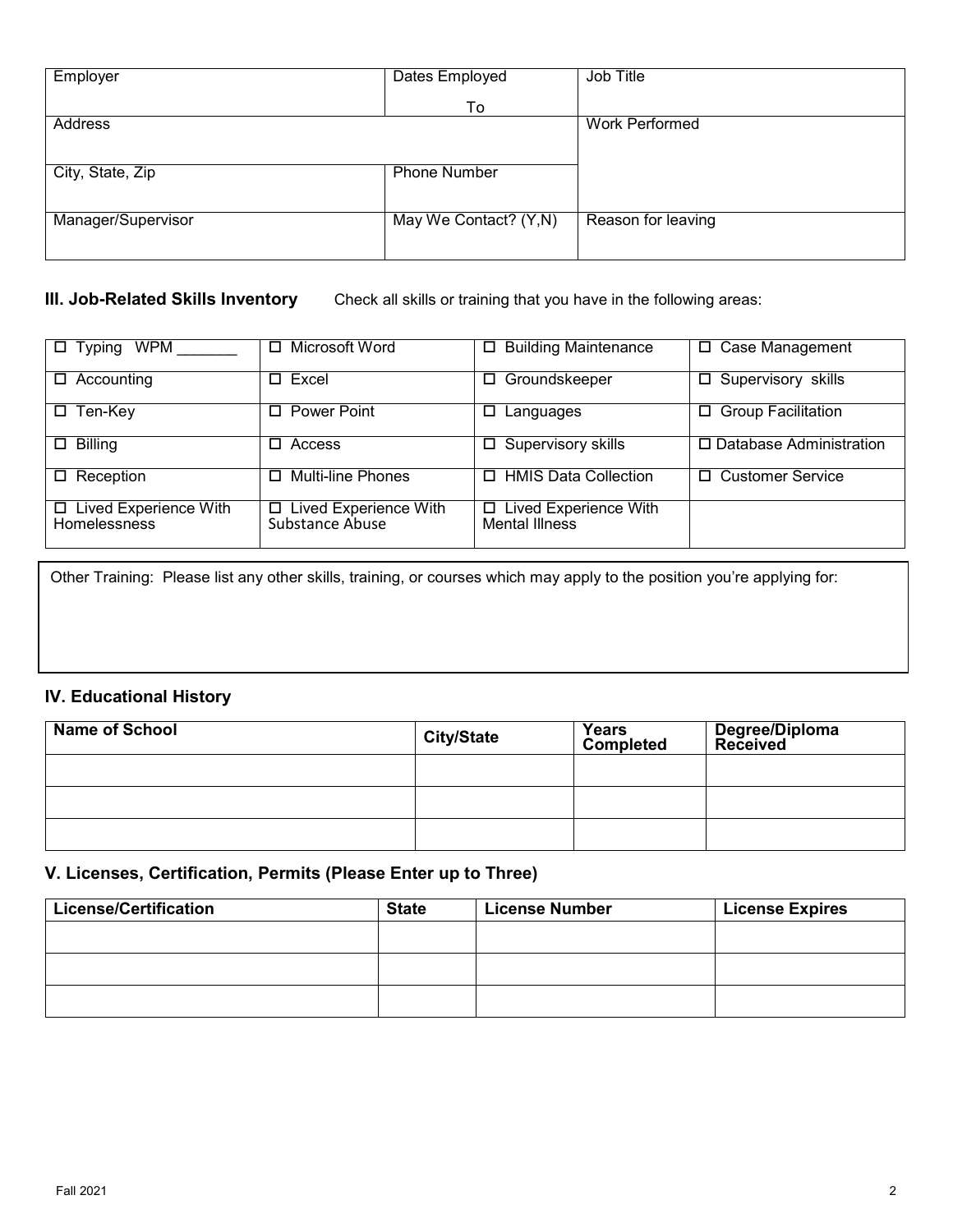## **VI. Work Availability**

|                                              | Do you have any objection to working overtime? | INo<br>Yes.                                                                                      |
|----------------------------------------------|------------------------------------------------|--------------------------------------------------------------------------------------------------|
| Can you work overtime without prior notice?  |                                                | 1No<br>Yes                                                                                       |
| Can you work on Saturdays?                   |                                                | INo<br>Yes.                                                                                      |
| Can you work on Sundays?                     |                                                | <b>INo</b><br>Yes.                                                                               |
| Can you travel if required by this position? |                                                | <b>No</b><br>Yes                                                                                 |
|                                              |                                                | If your application receives favorable consideration, when will you be available to begin work?  |
| <b>VII. Salary/Hourly Rate Requirements</b>  |                                                |                                                                                                  |
|                                              |                                                | If your application receives favorable consideration, what salary/hourly rate would you require? |
| \$                                           |                                                |                                                                                                  |
|                                              |                                                | VIII. References (Please list former employers and personal references).                         |
| <b>Employer's Name</b>                       | Address                                        | Supervisor's Name and Phone #                                                                    |
|                                              |                                                |                                                                                                  |
|                                              |                                                |                                                                                                  |
|                                              |                                                |                                                                                                  |
|                                              |                                                |                                                                                                  |

## **IX. Applicant Disclosure Statement**

Pursuant to the requirements of Washington State law RCW 43.43.834, we may ask you to complete an Applicant Disclosure Statement. Information obtained from this disclosure statement or from the background inquiries, will not necessarily preclude you from being offered a job but will be considered in determining your character, suitability and competence to perform in the position applied for and may result in denial of position unless precluded by regulations.

If your application is selected to move forward in our review process, you will then be asked to complete and sign an Applicant Disclosure Statement pursuant to RCW 43.43.834 (2) (a) in which you will be asked to disclose whether you have been convicted of a crime or had an administrative finding made against you. A copy of the report is available to you upon your request.

I declare under the penalty of perjury under the laws of the State of Washington that the foregoing is true and correct. I understand that misrepresentation or falsification of statements made in this application may result in immediate dismissal. I further understand that, if hired, my employment is not for any specific period or duration and is terminable at-will by the employer or me at any time with or without cause or notice. I understand this application is not a guarantee of or contract for employment.

I authorize the release of all high school, college and other educational records pertaining to my attendance, course work and other school activities.

I further consent to the disclosure of any and all information about me contained in private and government files relevant to this application for employment or relating to my present and former employment history, and I request all former listed employers and federal, state and local government agencies to supply said information to you in your request. You are also authorized to make any investigations of my background, fingerprints, personal history, and financial and credit record through any investigative or credit agencies or bureaus of your choice.